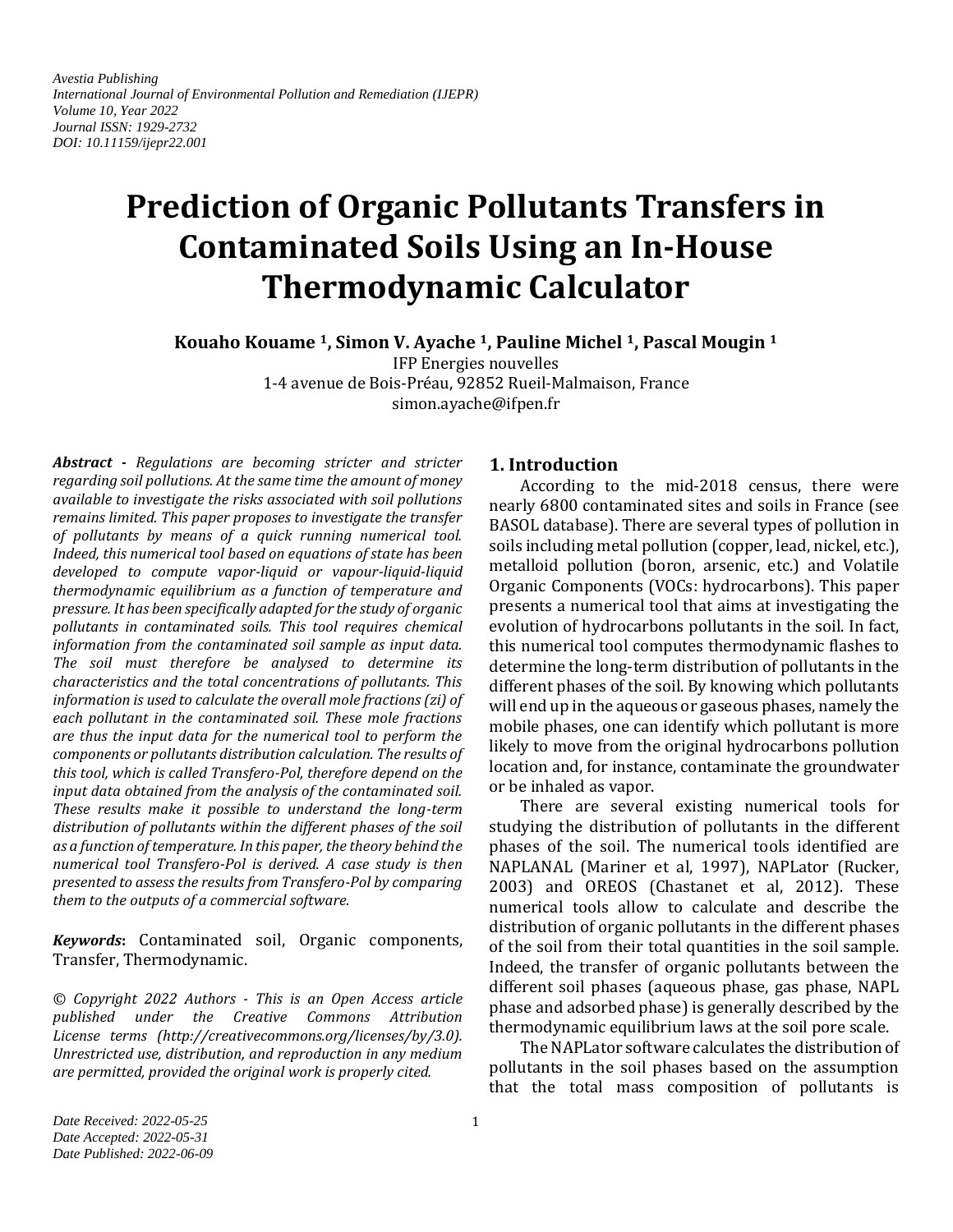equivalent to the composition of the organic phase. This assumption could induce errors in the results for soil samples containing a small amount of organic phase. The NAPLANAL tool calculates the distribution of pollutants in the phases without any assumptions on the composition. It is no longer available.

Furthermore, OREOS is the most recent software identified for the transfer of pollutants in the soil. It has been developed and improved compared to NAPLANAL and NAPLator. However, it has certain limits, particularly in terms of accounting for the variation of the physicochemical parameters of the pollutants (Henry's constant, Solubility, Vapor pressure) in relation to the temperature variation.

Thus, to resolve all these issues, a new numerical tool have been proposed for the study of the transfer of organic pollutants in the soil. Starting from a thermodynamic calculator previously used in the field of petroleum engineering, this numerical tool has been adapted to study the transfer of organic pollutants (hydrocarbons) between the various phases of the soil, namely the aqueous, gaseous and Non-Aqueous Phase Liquids (NAPL). It is based on equations of state, namely the Soreide-Whitson model(Soreide and Whitson, 1992) and works with VBA (Visual Basic for Applications) codes written in Excel software and libraries coded in Fortran. This thermodynamic tool determines the distribution of a component or a mixture of components among the three phases at a given temperature. It can be used to predict the long-term transfer of organic pollutants from the NAPL-phase to the mobile phases (aquifer, atmosphere) and estimate the sanitary risk. The tool can also be used to estimate some effects of thermal remediation treatments on hydrocarbons-impacted soils (Vidonish et al, 2019) without requiring dynamic numerical models (Xie et al, 2016).

The objective of this work is to describe the numerical tool and investigate its capability for the study of sites contaminated by hydrocarbons, with the final aim of providing an operational tool for risk assessment of polluted sites and soils.

# **2. Thermodynamic equations**

# **2. 1. Description of the thermodynamic calculator Transfero-Pol**

Transfero-Pol is a numerical tool used for calculations of vapor-liquid or vapor-liquid-liquid equilibriums. It is used to determine the distribution of components in three phases (aqueous phase, nonaqueous phase (NAPL) and gas phase) from their

proportions (overall mole fractions) in an initial mixture. This distribution is a function of the pressure and temperature conditions of the medium. Transfero-Pol is based on the equations of state (EOS) as proposed by Soreide and Whitson. The main equations integrated in the Transfero-Pol tool are as follows:

$$
p = \frac{RT}{V - b} - \frac{a(T)}{V^2 - 2bV - V^2}
$$
 (1)

The basic equation is the Peng-Robinson equation of state (Peng and Robinson, 1980). It relates the Pressure **P** [Pa] to the temperature **T** [K] and the molar volume **V** [m3/mol]. **R** [J/mol.K] is the ideal gas constant. The covolume of the mixture **b** is defined from the covolumes of each pure component **b<sup>i</sup>** and the different mole fractions  $x_i$ :

$$
b_i = 0.07780 \frac{RT_c}{P_c} \tag{2}
$$

$$
b = \sum_{i} x_i b_i \tag{3}
$$

For a mixture including components i and j and water, Soreide and Whitson proposed two different EOS constants a(T). One is determined for the non-aqueous phase  $(a^{NA})$  and the other for the aqueous phase  $(a^{AQ})$ . These are expressed as a function of the respective phase binary interaction parameters  $k_{ij}^{NA}$  and  $k_{ij}^{AQ}$ , and mole fractions xi.

$$
a^{NA} = \sum_{i} \sum_{j} x_i x_j (a_i a_j)^{\frac{1}{2}} (1 - k_{ij}^{NA})
$$
 (4)

$$
a^{AQ} = \sum_{i} \sum_{j} x_{i} x_{j} (a_{i} a_{j})^{\frac{1}{2}} (1 - k_{ij}^{AQ})
$$
(5)

The attraction terms for pure component  $a_i$ are defined as follows:

$$
a_i = 0.45724 \frac{R^2 T_{ci}^2}{P_{ci}} \alpha(T_{ri})
$$
 (6)

The parameter  $\alpha(T_{ri})$  is defined for hydrocarbons and for pure water: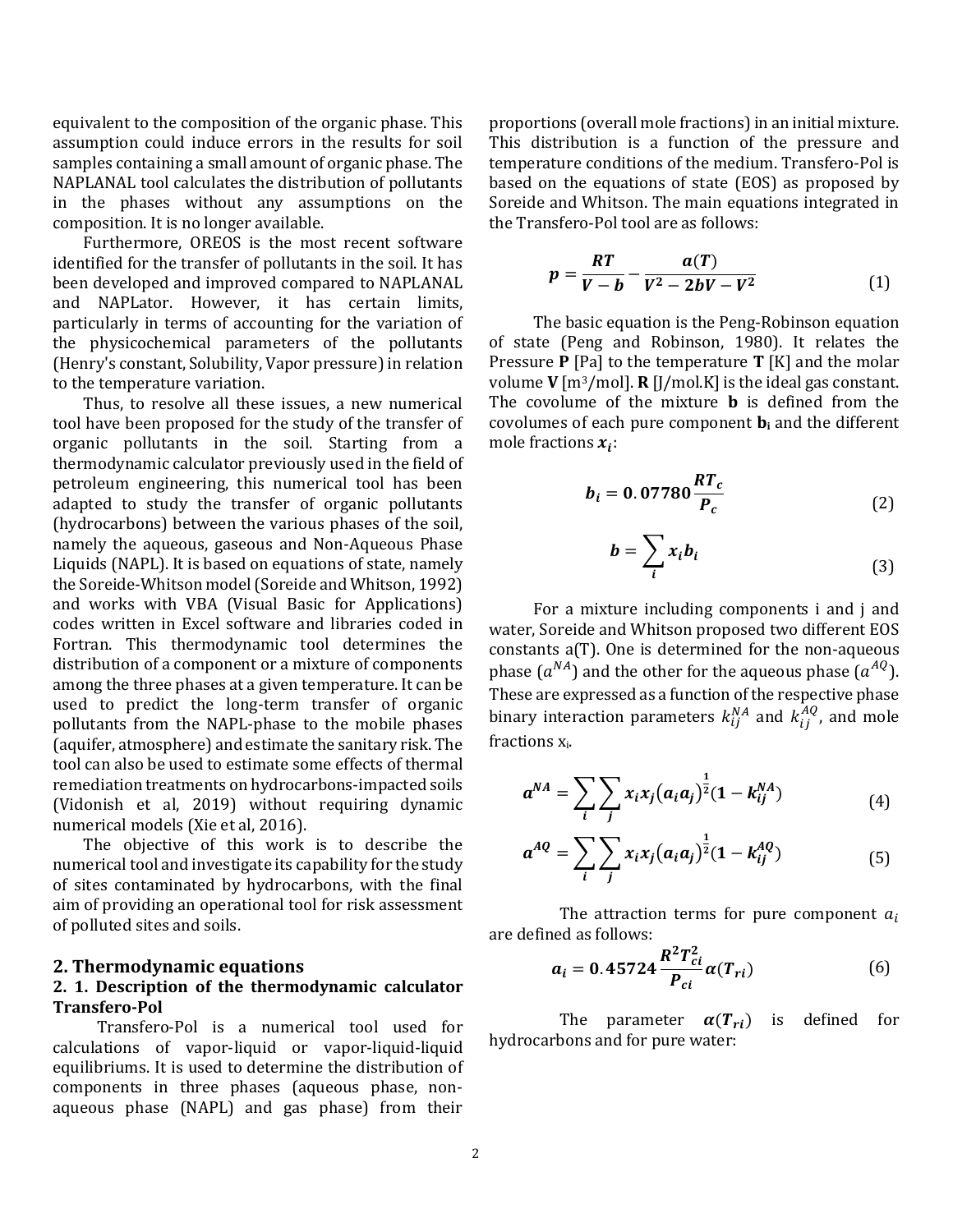$$
\alpha(T_r)_{hydrocarbon} = [1 +(0.37464 + 1.5422\omega_i - 0.307\omega_i)(1 -\sqrt{T_{ri}})]^2
$$

$$
\alpha(T_r)_{pure\,water} = [1 + 0.4530(1 -T_{ri}) + 0.0034(T_{ri}^{-3})]^2
$$
(8)

Furthermore, the binary interaction parameters  $k^{AQ}_{ij}$  and  $k^{NA}_{ij}$  are empirical correlations depending on the temperature, and the critical temperature of component  $i$  ( $i$  = hydrocarbon components and  $j$  = water). A default value of  $k_{ij}^{NA}$ equal to 0.5 is used for hydrocarbon and water binaries in non-aqueous phase.  $k_{ij}^{AQ}$  is calculated with the following expressions:

$$
k_{ij\,for\,pure\,water}^{AQ} = A + BT_{ri} + CT_{ri}^{2}
$$
 (9)

The constants  $A$ ,  $B$  and  $C$  are determined to reproduce the experimental data for solubility and water content of the non-aqueous phases. The determination of these parameters is based on the values of Henry's constant of the components in pure water and the fugacity coefficient of components infinitely diluted in water. Thus, it is possible to include a specific binary interaction parameter between water and a new component added to Transfero-pol. This method is an extension of the Soreide and Whiston model.

This extension of the Soreide and Whiston model was implemented to calculate phase equilibria between an aqueous phase and one or two hydrocarbon phases (liquid and gas). It also makes it possible to calculate the distribution of a mixture of components in these different phases according to the pressure and temperature. Transfero-Pol can therefore be used to study the distribution of hydrocarbon pollutants in the aqueous, gaseous and non-aqueous liquid (NAPL) phases in the soil. It should be noted that no adsorbed phase is taken into account in the equations used by Transfero-Pol.

### **2. 2. Transfero-Pol input and output data**

The input data of the thermodynamic tool Transfero-Pol are the overall mole fractions of the considered components and the temperature, the pressure being the atmospheric one for most of the applications. However, in general, laboratory results for contaminated soil samples are given in total mass concentration for each pollutant in the soil. Thus, to perform contaminated sites and soils analysis with

Transfero-Pol, it is necessary to convert the mass concentrations of pollutants in the soil into overall mole fractions. The conversion of the data is done by the following relations:

$$
z_i = \frac{n_i^{soil}}{\sum_i n_i^{soil} = n_{total}}
$$
(10)

$$
n_i^{soil} = \frac{C_i^{soil} \times m_{soil}}{M_i} \tag{11}
$$

where  $z_i$  is the overall mole fraction of component i in the mixture or in the contaminated soil;  $\boldsymbol{n}^{sol}_{i}$  [mol] is the amount of substance i in the soil;  ${\cal C}_i^{soll}\; [\mathrm{mg/kg}]$  is the total mass concentration of component i in the soil;  $M_i$ [g/mol or mg/mol or Kg/mol] is the component molecular weight and  $m_{soil}$  [Kg] is the mass of contaminated soil sample. For all components i, the sum of overall mole fractions must have a value equal to 1:

$$
\sum_{i} z_i = 1 \tag{12}
$$

In situ measurements in contaminated sites or laboratory results for contaminated soil samples can give the concentrations of pollutants in the different soil phases at a given time. These concentrations can be converted into mole fractions and used with Transfero-Pol to study the evolution of the distribution of pollutants in the different phases of the soil as a function of temperature and pressure. The following relationships are used to convert the data:

$$
n_i^{fluid phase (water, gas or NAPL)}
$$
  
= 
$$
\frac{C_i^{fluid phase} \times V_{soil} \times \varphi_{soil} \times Sat_{phase}}{M_i}
$$
 (13)

$$
\sum_{i} n_i^{solid} = n_{total}
$$
  
=  $n_{aqueous phase}$  (14)

$$
+ n_{gaseous phase} + n_{NAPL}
$$
  
 $_{n}^{phase}$ 

$$
x_i^{phase} = \frac{n_i^{phase}}{\sum_i n_i^{Phase} = n_{total}^{Phase}}
$$
(15)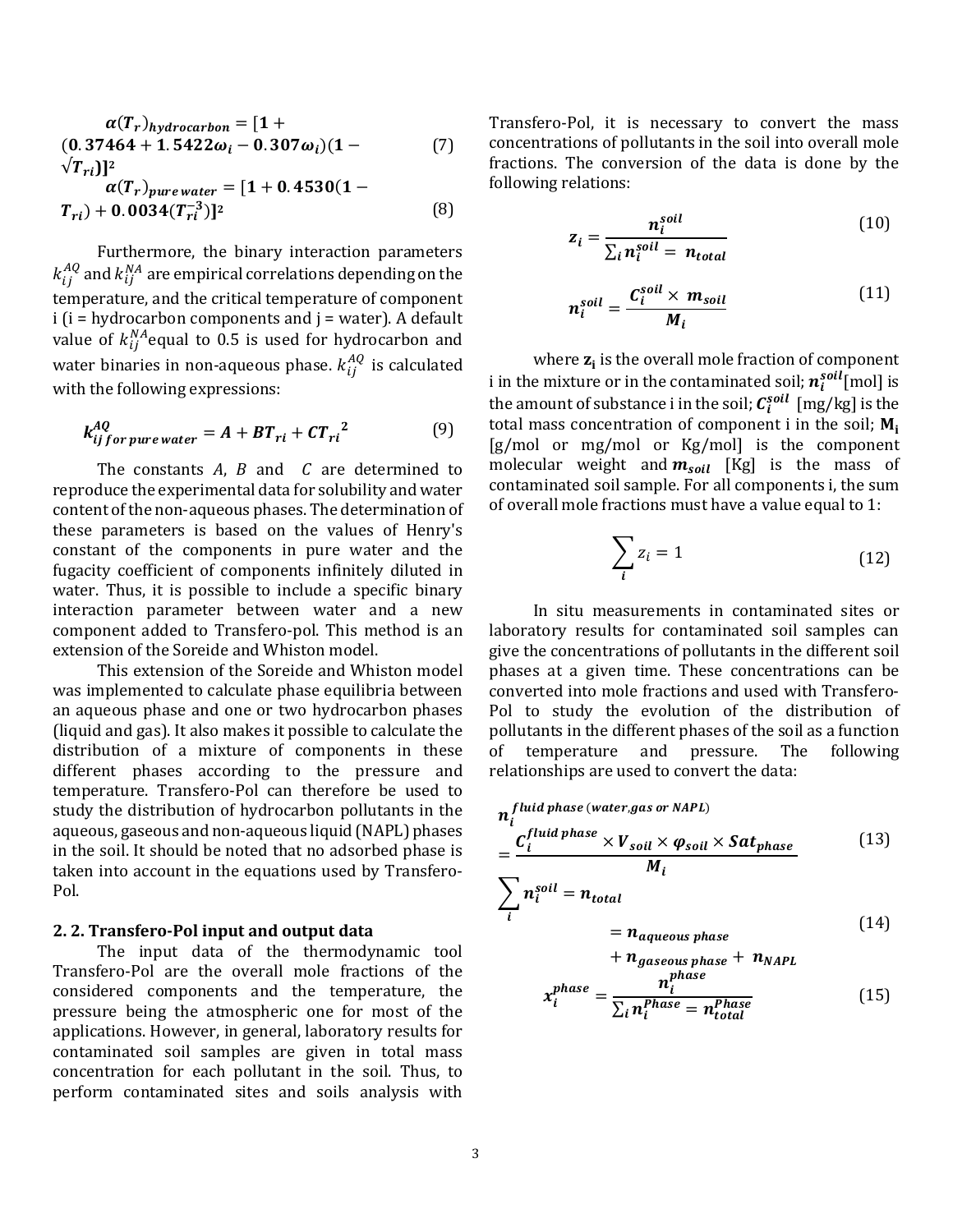$$
z_{i} = \frac{n_{gaseous phase}}{n_{total}} x_{i}^{gaseous phase}
$$
  
+ 
$$
\frac{n_{aqueous phase}}{n_{total}} x_{i}^{aqueous phase}
$$
  
+ 
$$
\frac{n_{napl}}{n_{total}} x_{i}^{napl}
$$
 (16)

where  $n_i^{Fluid\,phase}$  [mol] is the amount of substance i in the considered phase (water / aqueous phase, gas and NAPL);  $C_i^{fluid\,phase}$  [Kg/m<sup>3</sup>] is the concentration of component i in the considered phase ;  $V_{soil}$  [m<sup>3</sup>] is the volume of contaminated soil sample;  $\varphi_{soil}$  is the total porosity of contaminated soil sample;  $x_i^{phase}$  is the mole fraction of component i in the considered phase and  $Sat_{phase}$  [adim] is the saturation of the phase considered, defined as:

$$
Sat_{phase} = \frac{V_{phase}}{V_{water} + V_{gas} + V_{NAPL}}
$$
(17)

with  $V_{phase}$  the volume of the phase in the pores.

We have:

$$
\mathbf{Sat}_{water} + \mathbf{Sat}_{gas} + \mathbf{Sat}_{NAPL} = 1 \tag{18}
$$

Furthermore, to take into account the volumetric water content  $\theta_{water}$  and the volumetric air content  $\theta_{air}$ in the soil, the component water  $(H<sub>2</sub>O)$  and air (Nitrogen  $N_2$  and Oxygen  $O_2$ ) must be added systematically to the list of components in the mixture to be treated with Transfero-Pol. To determine the mole fractions of water and air in the soil, their amount of substance in the soil must be calculated. The following equations can be used:

$$
n_{H2O} = \frac{\theta_{water} \times \frac{m_{solid}}{\rho_{solid}} \times \rho_{water}}{M_{H2O}} \tag{19}
$$

$$
n_{air} = \frac{\theta_{air} \times \frac{m_{soil}}{\rho_{soil}} \times \rho_{air}}{M_{air}}
$$
 (20)

where  $n_{H20}$  [mol] and  $n_{air}$  [mol] are respectively the amount of water  $(H<sub>2</sub>O)$  and air substances in the soil;  $\rho_{soil}$  [Kg/m<sup>3</sup>] is the density of soil and  $\rho_{water}$ [Kg/m<sup>3</sup>] is the density of water and  $\rho_{air}$  [Kg/m<sup>3</sup>] is the density of air. The amount of air is divided between  $N_2$  and  $O_2$ . Knowing that air contains about 78% of  $N_2$  and 22% of

 $0_2$  in moles, we can obtain  $n_{N2}$  [mol] and  $n_{02}$ [mol] in the soil:

$$
n_{nitrogen} = 78\% \times n_{air} \tag{21}
$$

$$
n_{oxygen} = 22\% \times n_{air} \tag{22}
$$

It should be noted that Transfero-Pol output data are the mole fractions of each component of the initial mixture in the different phases of the soil: aqueous phase, gas phase and non-aqueous phase (NAPL).

## **3. Case study**

## **3. 1. Presentation of the case study**

An example of a case study has been used by the company BURGEAP to evaluate the results of the OREOS software. In this section, the same case study was used to compare the results of Transfero-Pol and OREOS. Indeed, OREOS is a software developed in the years 2012-2015 by the company BURGEAP and by ADEME (Agence de l'Environnement et de la Maitrise de l'Energie, France). It calculates the distribution of organic pollutants in the different phases of the soil from their total mass concentrations measured in a contaminated soil sample (Chastanet et al, 2012). BURGEAP has used a case study with petroleum hydrocarbon data taken from Mariner et al. (1997) to test the OREOS software. The same data were used to compare the results of OREOS and Transfero-Pol.

This case study considers a soil sample contaminated with  $C_6$  through  $C_9$  *n*-aliphatic hydrocarbons (hexane, heptane, octane, nonane). In the soil sample, each component has a same total mass concentration value that is equal to 250 mg.kg-1. The physical and chemical properties of the hydrocarbon components and the soil sample are given below in Tables 1, 2 and 3.

Table 1. Physical and chemical properties data used in the case study (from Chastanet et al, 2012).

| Component i | Mole mass<br>Mwi<br>(g/mol) | Mass<br>Volume $\rho_i$<br>[kg/L] | Solubility<br>Si(mg/l) |
|-------------|-----------------------------|-----------------------------------|------------------------|
| Hexane      | 86.07                       | 0.66                              | 12.31                  |
| Heptane     | 100.2                       | 0.68                              | 3.06                   |
| Octane      | 114.22                      | 0.7                               | 0.68                   |
| Nonane      | 128.26                      | 0.72                              | 047                    |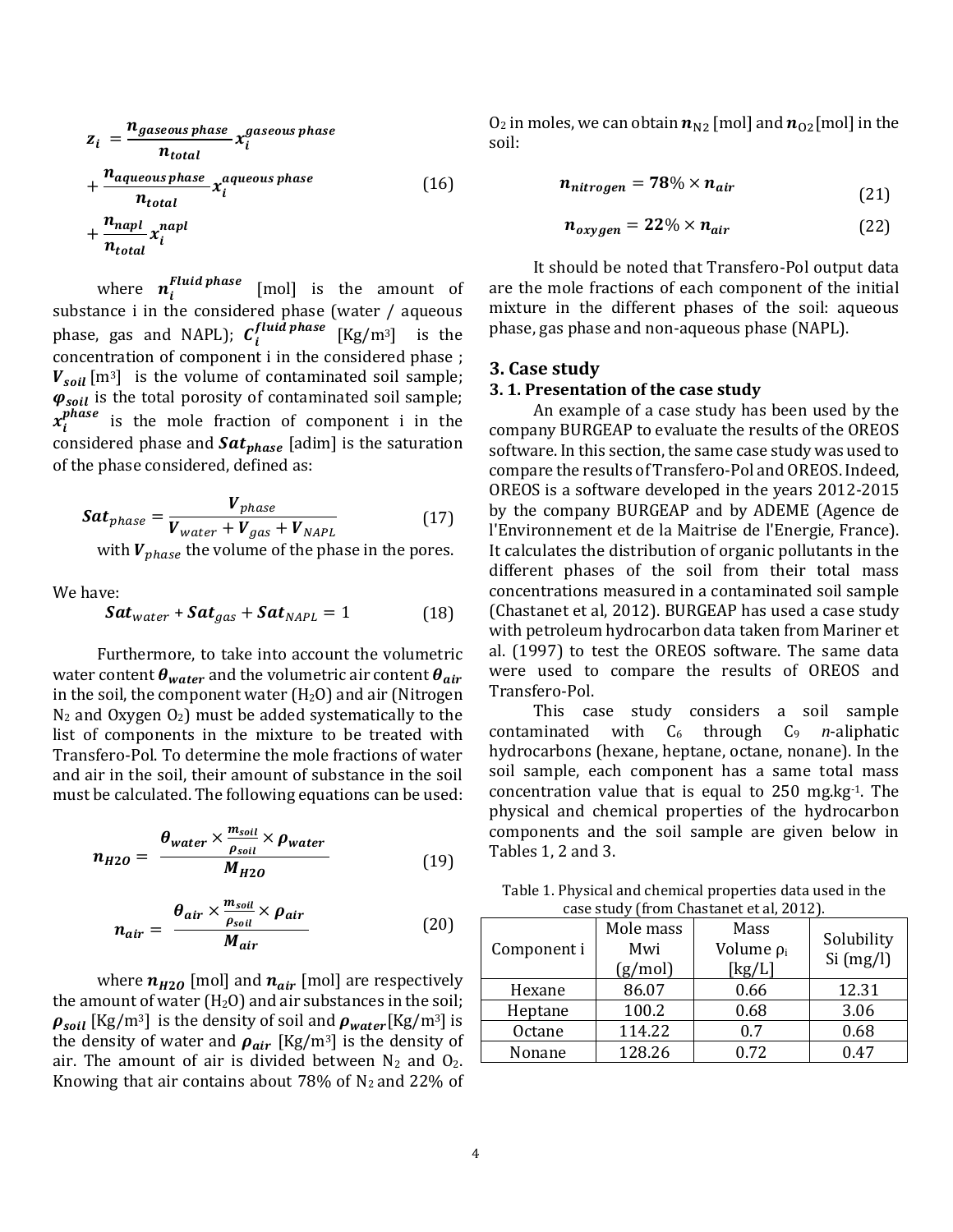|               | $\alpha$ 30 stuur (11 om Gnastanet et al, 2012). |               |               |
|---------------|--------------------------------------------------|---------------|---------------|
|               |                                                  | Carbon        | Total         |
| Component     | Henry's                                          | partition     | component     |
|               | constant                                         | coefficient   | concentration |
|               | KHi                                              | organic/water | in soil Ci    |
|               |                                                  | Koci (mL/g)   | (mg/kg)       |
| Hexane        | 46.49                                            | 6025.60       | 250           |
| Heptane       | 63.59                                            | 22908.68      | 250           |
| <b>Octane</b> | 95.74                                            | 77624.71      | 250           |
| Nonane        | 45.80                                            | 263026.8      | 250           |

Table 2. Physical and chemical properties data used in the case study (from Chastanet et al, 2012).

Table 3. Soil Sample Data

| Organic carbon<br>content foc          | 0.01 |
|----------------------------------------|------|
| Volumetric water<br>content $\Phi_{w}$ | 0.08 |
| Total porosity                         | 0.4  |
| Temperature                            | 25°C |

From these data, the OREOS software has calculated the distribution of components in the different phases of the soil sample. OREOS results have given the mass concentrations of each compound in the aqueous phase, gas phase, NAPL phase and adsorbed phase. For a direct comparison with Transfero-Pol results, the mass concentrations given by OREOS were converted to mole fractions and the adsorbed phase was not considered.

To perform the same thermodynamic calculation with Transfero-Pol, the overall mole fractions  $(z<sub>i</sub>)$  of each component in the soil were calculated using the equations described in Section 2.2. The results are presented in Table 4.

Table 4: Transfero-Pol input data for the case study.

| able 4. Transiero-Formput data for the case study |                          |  |
|---------------------------------------------------|--------------------------|--|
| Component i in the                                | Overall mole             |  |
| mixture                                           | fraction $(z_i)$ in soil |  |
| Water $(H20)$                                     | 0.99598                  |  |
| Nitrogen $(N_2)$                                  | 0.00231                  |  |
| Oxygen $(02)$                                     | 0.00065                  |  |
| Hexane                                            | 0.00033                  |  |
| Heptane                                           | 0.00027                  |  |
| Octane                                            | 0.00029                  |  |
| Nonane                                            | 0.00015                  |  |

From these overall mole fractions (zi), Transfero-Pol was used to calculate the distribution of the components in the different phases of the soil. Transfero-Pol and OREOS results were then compared as reported in the following section.

#### **3. 2. Comparison of OREOS and Transfero-Pol results**

To compare the results of OREOS and Transfero-Pol, only the hydrocarbon components must be considered, i.e. Hexane, Heptane, Octane and Nonane. The computed mole fractions of each pollutant in each phase are summarized in Tables 5, 6 and 7. These mole fractions are graphically represented in Figures 1, 2 and 3. This representation makes it easier to read and compare OREOS and Transfero-Pol results.

Table 5. Comparison of Transfero-Pol and OREOS results

| Component i | Mole fraction $(w_i)$ in the |              |
|-------------|------------------------------|--------------|
|             | aqueous phase                |              |
|             | Transfero-Pol                | <b>OREOS</b> |
| Hexane      | 0.785                        | 0.767        |
| Heptane     | 0.157                        | 0.178        |
| Octane      | 0.049                        | 0.042        |
| Nonane      | 0.008                        | 0.014        |

Table 6. Comparison of Transfero-Pol and OREOS results

| Component i | Mole fraction (xi) in NAPL<br>phase |              |
|-------------|-------------------------------------|--------------|
|             | Transfero-Pol                       | <b>OREOS</b> |
| Hexane      | 0.187                               | 0.246        |
| Heptane     | 0.266                               | 0.266        |
| Octane      | 0.355                               | 0.319        |
| Nonane      | 0.192                               | 0.169        |

Table 7. Comparison of Transfero-Pol and OREOS results

|  | 7. Comparison of Transfero-Pol and OREOS result |                           |              |  |
|--|-------------------------------------------------|---------------------------|--------------|--|
|  | Component i                                     | Mole fraction (yi) in the |              |  |
|  |                                                 | gas phase                 |              |  |
|  |                                                 | Transfero-Pol             | <b>OREOS</b> |  |
|  | Hexane                                          | 0.670                     | 0.692        |  |
|  | Heptane                                         | 0.238                     | 0.219        |  |
|  | Octane                                          | 0.079                     | 0.077        |  |
|  | Nonane                                          | 0.014                     | 0.012        |  |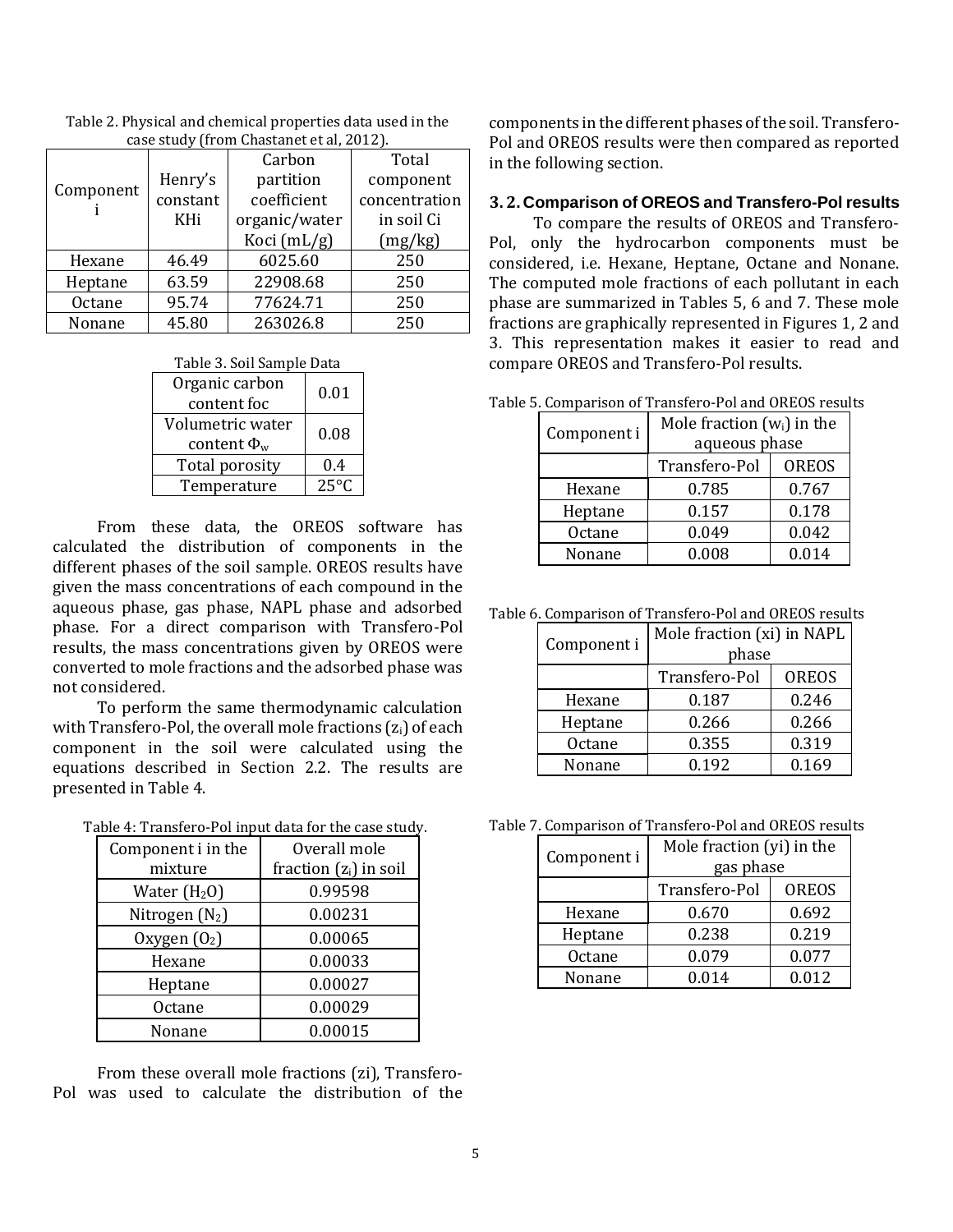

Figure 1. Graphic representation of OREOS and Transfero-Pol results (aqueous phase)



Transfero-Pol results (NAPL phase)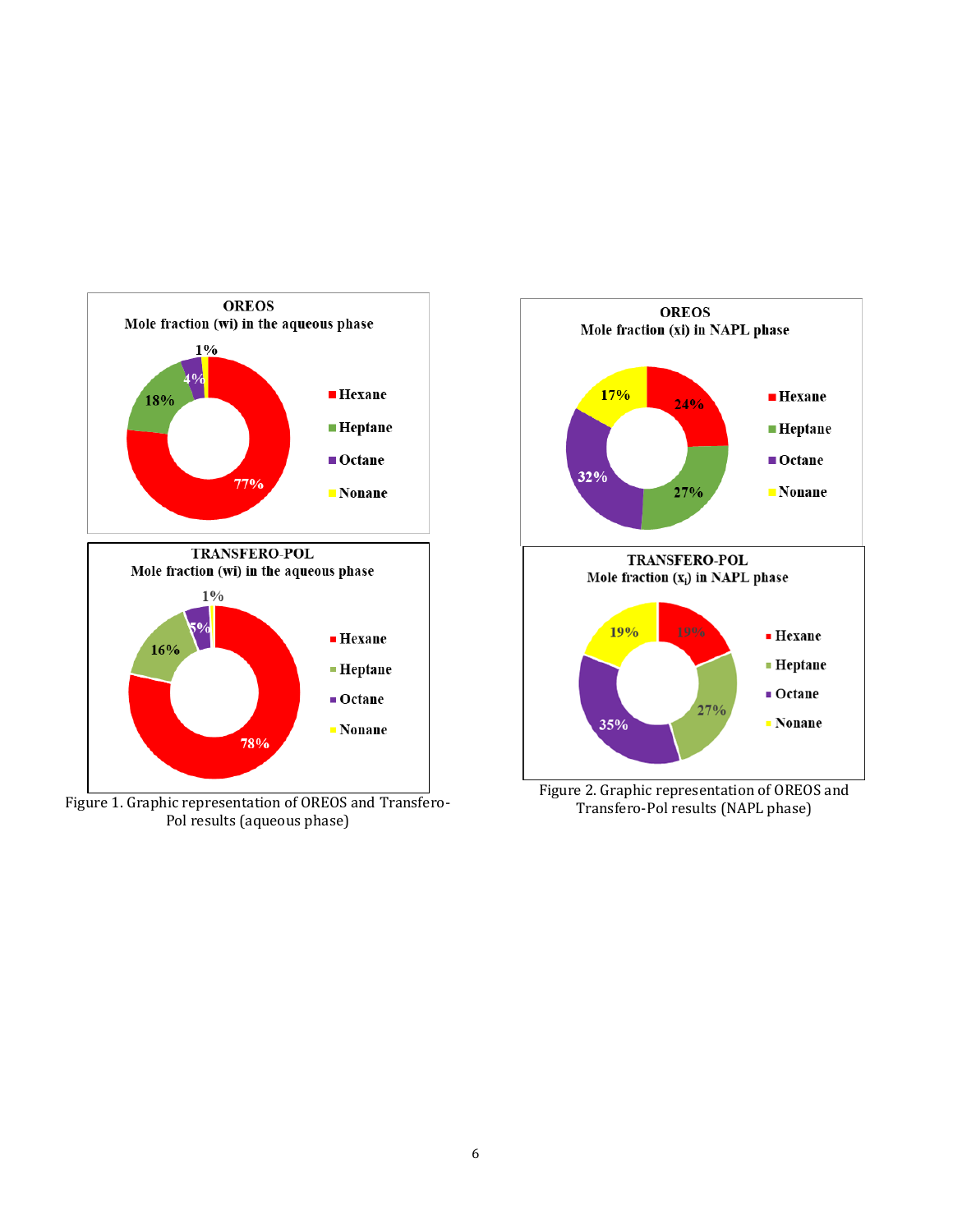

Figure 3. Graphic representation of OREOS and Transfero-Pol results (gas phase)

In the water phase, OREOS and Transfero-Pol results are 1% different for Hexane and Nonane and 2% different for Heptane. In the gas phase, the results of the two softwares show a difference of 2% for Hexane and Heptane. Finally, in the NAPL phase, OREOS and Transfero-Pol results are 5% different for Hexane, 3% for Octane and 2% for Nonane.

For a temperature at 25°C, the Henry's constants used to calibrate Transfero-Pol and to run OREOS are presented in Table 8. These Henry's constants are different. Thus, the differences observed in the composition of the aqueous, gaseous and NAPL phases are partially caused by these discrepancies. Furthermore, Transfero-Pol and OREOS use different calculation methods. Transfero-Pol is based on the computation of Equation of State while OREOS uses the laws of interaction and exchange between the different soil phases based on parameters for each component such as its solubility and its Henry's constant.

| candiación ana by ordios for no compatation |                              |              |
|---------------------------------------------|------------------------------|--------------|
| Component i                                 | Henry's constant $K_H$ [bar] |              |
|                                             | Transfero-Pol                | <b>OREOS</b> |
| Hexane                                      | 0.85                         | 0.90         |
| Heptane                                     | 1.51                         | 1.23         |
| Octane                                      | 1.60                         | 1.86         |
| Nonane                                      | 1.60                         | 0.88         |

Table 8: Henry's constants used by Transfero-Pol for its calibration and by OREOS for its computation

# **4. Conclusion**

This paper presents a numerical tool, called Transfero-Pol, that aims at predicting the long-term evolution of hydrocarbons pollutants in contaminated soils. This tool is based on the computations of vaporliquid thermodynamic equilibrium that provide the distribution of pollutants among the different phases. The three phases considered here are the NAPL, aqueous and gaseous phases. It is expected that the pollutants remaining in the NAPL phase will not move while the pollutants migrating to the aqueous and gaseous phases will follow their phase motion and therefore create a sanitary risk, for instance by contaminating the groundwater or by being inhaled as vapor. The calculation inputs of the tool are based on laboratory analysis of a contaminated soil sample to determine its physical and chemical characteristics, with measurements of the total concentrations of each pollutant in the soil sample. From this information, the overall mole fractions of each pollutant in the soil can be derived and Transfero-Pol can then calculate the distribution in mole fractions of the pollutants in the aqueous, gas and NAPL phases in the soil.

In this paper a case study was used to assess the performances of Transfero-Pol by comparing it with results from a commercial software. The results show that Transfero-Pol results are comparable to the results of the OREOS commercial software. The information provided by Transfero-Pol can therefore be used for the diagnosis of contaminated soils and for the selection of suitable soil remediation techniques.

# **References**

- [1] BASOL database website (2020): [https://www.data.gouv.fr/fr/datasets/base-des-sols](https://www.data.gouv.fr/fr/datasets/base-des-sols-pollues/#description)[pollues/#description](https://www.data.gouv.fr/fr/datasets/base-des-sols-pollues/#description)
- [2] Mariner P. E., Minquan J. Richard E. J., "An algorithm for the estimation of NAPL saturation and